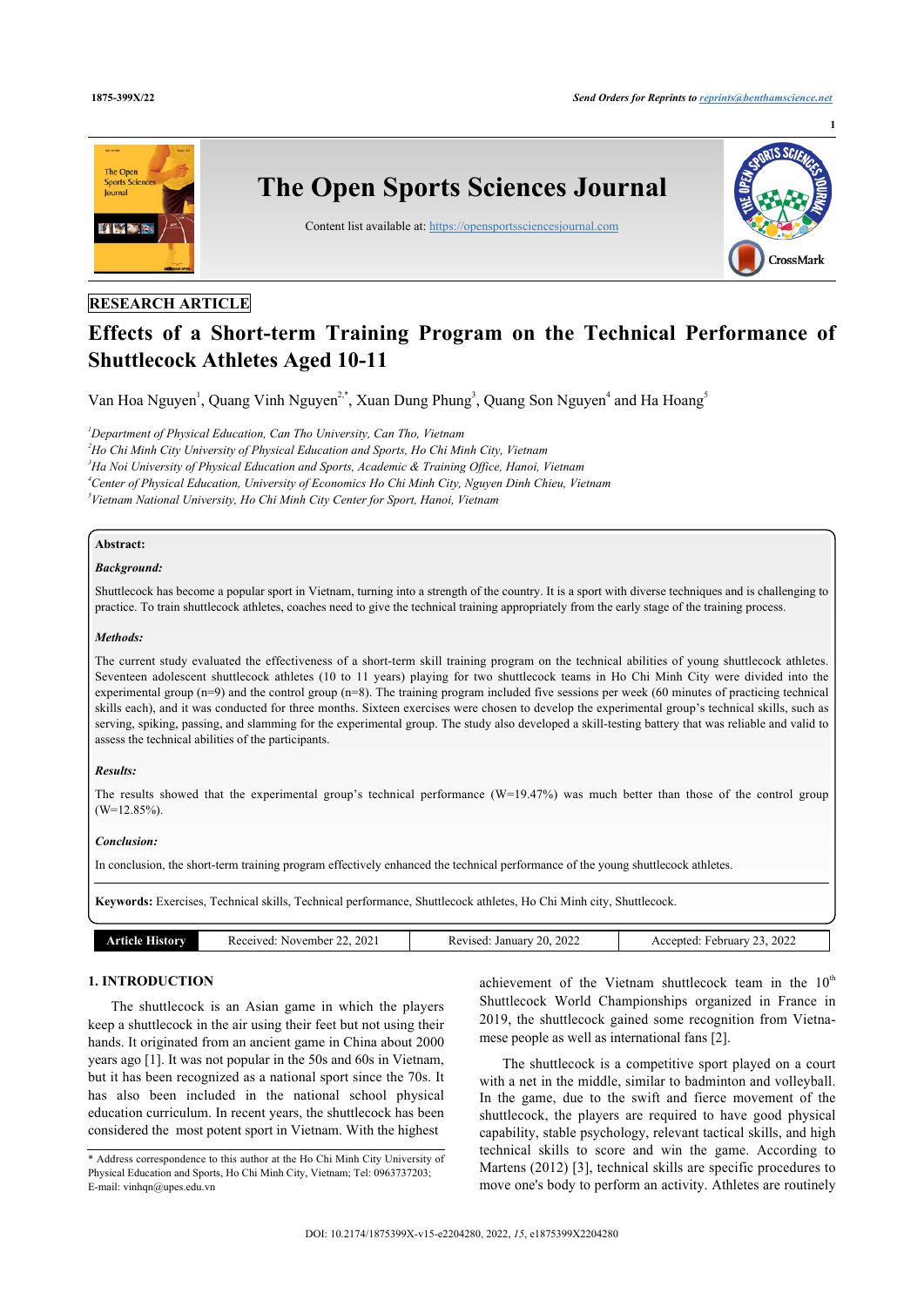trained in technical and tactical skills [\[4](#page-6-3)]. For example, in basketball, some technical skills are required, such as dribbling, passing, and shooting, which are central in training. No matter how good his physical strength is, an athlete can not perform effectively in a competition without technical skills, especially in a shuttlecock game. Players need to have high dexterity in movement. It is undeniable that the technical skills of shuttlecock athletes play a crucial role in the training program. In the study conducted by Pham (2018)[[5\]](#page-6-4), it is found that technical skills in a shuttlecock game were determinants over other factors, such as physical strength, psychology, and anthropometric characteristics. Thus, to achieve high results in competition, shuttlecock athletes need to know how to integrate the technical skills from primary to difficulty, such as kicking, passing, serving, spiking, and catching. To gain success, these athletes need to have comprehensive and complete training. Importantly, to train technical skills, it is necessary to select exercises that are suitable for the physiological and psychological characteristics of the athletes, the actual situation, the availability of facilities, the training stage, and the capability of the athletes.

In the context of Vietnam, because of its novice popularity in the country, few related studies related to technical skill training in shuttlecock have been conducted. Dang (2009) [[6](#page-6-5)] researched two technical skills, including propelling and passing in shuttlecock. The participants of his study were Vietnamese students who were playing shuttlecock for their institution's team. An experimental group with 65 students and a control group with 48 students constituted the study participants. The experimental group was coached by thirtythree exercises to improve the two mentioned skills. The results confirmed the effectiveness of the employed exercises on propelling and passing skills. In a similar vein, Dang (2010) [[7](#page-6-6)] conducted a study aiming to improve the quality of teaching and training some basic technical skills for young shuttlecock athletes in Hanoi city. The study deployed ten exercises without shuttlecock to develop the players' starting position and their movement. Fourteen other exercises with shuttlecock were used to enhance the players' skills, such as serving, catching, passing, and attacking. Similarly, in the study conducted by Hoang (2012), the passing skill of shuttlecock was examined on eight female fifteen to seventeen-year-old shuttlecock players of the Hanoi team. The study indicated the effectiveness and appropriateness of twelve exercises on the participants' passing performance. Le (2017) [\[8\]](#page-6-7) developed 27

exercises to improve attacking skills for six female shuttlecock players aged 16-17 years old. After receiving six months of training, these six players' attacking skill was examined by ten tests. The results revealed that these exercises could enhance the participants' attacking skill in shuttlecock.

This investigation can be seen as a novel since it aims at examining the effectiveness of sixteen exercises on five technical skills of male 10–11-year-old shuttlecock players. It is hoped that the results of the study will contribute to the rare literature on shuttlecock sport and bring more lessons for the coaching of professional shuttlecock athletes.

### **2. METHODS**

#### **2.1. Participants**

The study was conducted in Ho Chi Minh City, Vietnam, from September to December 2020. The study participants included 17 professional shuttlecock athletes playing for two shuttlecock teams in Ho Chi Minh City. They were divided into two groups: an experimental group (EG), including nine athletes playing for the Shuttlecock team of Go Vap district, and a control group consisting of eight athletes playing for the shuttlecock team of district 5. All of them were male, and their age ranged from 10 to 11 years old. They received training from coaches for about one to two years and had a similar competition experience. Thus, it could be concluded that they had a similar background.

#### **2.2. Intervention**

The experiment lasted for three months with five training sessions per week, 120 minutes each session in which half of the session was for coaching techniques. At the same time, the control group received the same agenda of training but with different exercises according to the previously prepared training program. To select the exercises employed to train the experimental group, previous materials used for shuttlecock training were carefully reviewed, such as Duong *et al*. (1995) [[9\]](#page-6-8), Dang (2003) [\[6\]](#page-6-5)[, Ph](#page-6-10)ysical Education Section (2010) [[10](#page-6-9)], Chau *et al*. (2016) [11] and other related studies. Then, the researchers consulted with some coaches experienced in shuttl[ec](#page-1-0)ock training and decided to choose sixteen exercises. Table **1** displays the exercises proposed for the experiment.

<span id="page-1-0"></span>**Table 1. Description of technical exercises given to the shuttlecock athletes in the experimental group.**

| <b>Purposes</b>           | <b>Exercises</b>                                                                                                                                                                                                                              |  |  |  |  |  |  |  |
|---------------------------|-----------------------------------------------------------------------------------------------------------------------------------------------------------------------------------------------------------------------------------------------|--|--|--|--|--|--|--|
|                           | Exercise 1: High instep kicking                                                                                                                                                                                                               |  |  |  |  |  |  |  |
|                           | To develop the ability to control the Exercise 2: First, practice instep kicking with the dominant leg. Then, instep kicking with the other leg.<br>shuttlecock in the air by the top of the Finally, practice instep kicking with both legs. |  |  |  |  |  |  |  |
| feet and the knees        | Exercise 3: First, practice kicking the shuttlecock with the dominant knee. Next, practice kicking the<br>shuttlecock with the other knee. Finally, kicking the shuttlecock with two knees                                                    |  |  |  |  |  |  |  |
|                           | To increase the attacking technique, the Exercise 4: Continuously kicking without the shuttlecock                                                                                                                                             |  |  |  |  |  |  |  |
|                           | ability to locate the shuttlecock and Exercise 5: Kicking the shuttlecock to a shield                                                                                                                                                         |  |  |  |  |  |  |  |
|                           | coordinate with teammates to attack the Exercise 6: Receiving a pass near the net and kicking it over the net                                                                                                                                 |  |  |  |  |  |  |  |
| shuttlecock over the net. | Exercise 7: Catching the shuttlecock with the dominant leg and kicking it over the net with the other leg                                                                                                                                     |  |  |  |  |  |  |  |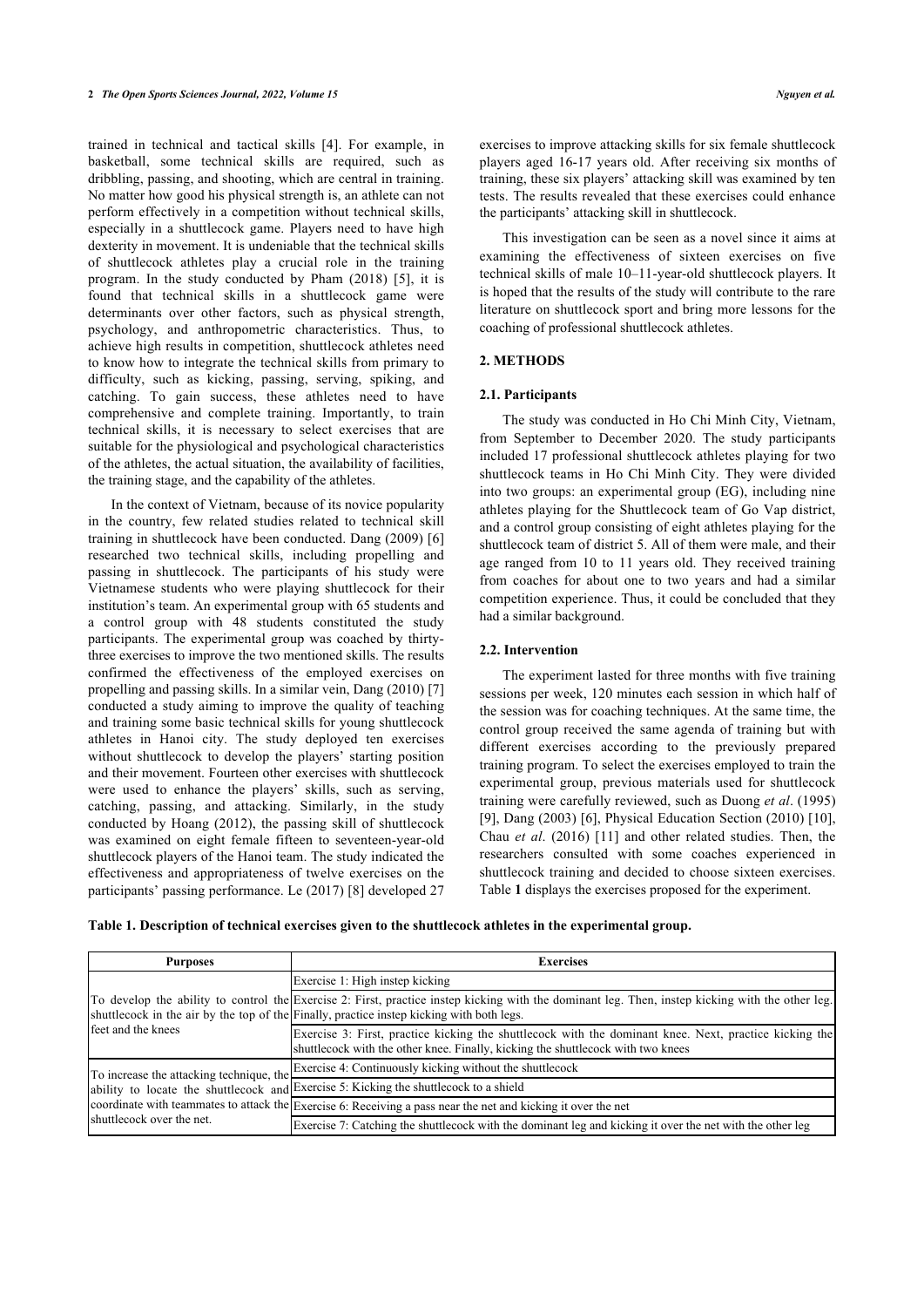|  | (Table 3) contd |
|--|-----------------|
|--|-----------------|

| <b>Purposes</b>                       | <b>Exercises</b>                                                                                                                                                     |
|---------------------------------------|----------------------------------------------------------------------------------------------------------------------------------------------------------------------|
|                                       | Exercise 8: Hitting the shuttlecock with the dominant knee or with the less dominant knee and then kicking<br>the shuttlecock to the margin of the opponent's court. |
| shuttlecock to other teammates        | To increase the ability to pass the Exercise 9: Catching the shuttlecock and dropping it into the specified square.                                                  |
|                                       | Exercise 10: Catching the shuttlecock and kicking it straightly to the two corners of the opponent's court.                                                          |
|                                       | Exercise 11: Positioning the movement of the shuttlecock, then kicking it into a specified square                                                                    |
|                                       | Exercise 12: High serving to the three specified squares near the net                                                                                                |
| the athletes                          | To improve the serving technique of Exercise 13: High serving to the three specified squares below the three first squares                                           |
|                                       | Exercise 14: High serving on the edge of the court lines.                                                                                                            |
| dominant leg and by the less dominant | To improve the ability to attack by the Exercise 15: Continuously kicking on a shield that is hung at the top of the net.                                            |
| leg                                   | Exercise 16: Highly kicking the shuttlecock and slamming it vertically and diagonally.                                                                               |

As presented in Table**1**, the training program for the experimental group included 16 exercises with five purposes. The experiment program was carried out with the assistance of an experienced shuttlecock coach. All exercises were carefully determined and scheduled to fit the capabilities of the players and the training facilities (see appendix).

# *2.2.1. Assessments*

A shuttlecock skill-testing battery consisting of seven items was developed to evaluate the technical performance of the study participants before and after the training. The researchers also carefully discussed the proposed tests with a board of 11 expert shuttlecock coaches to get feedback on the specificity of the tests and their relevance. After receiving feedback, some minor modifications were made to the test battery. The test-retest reliability was evaluated. Two trials were conducted at a three-day interval and under the same testing conditions. Then, the correlation coefficient (Pearson) (r) of the results of the two trials was calculated. The results showed that all seven tests had  $r > 0.85$  and  $P \le 0.05$ , ensuring the reliability of the test battery in assessing the technical

<span id="page-2-0"></span>**Table 2. Description of shuttlecock skill-testing battery.**

performance of the participants. The Spearman correlation between the test results and the achievements in previous internal competitions was calculated. The results showed that all seven test items are valid with  $r > 0.52$  and  $P < 0.05$ . It means that the test has acceptable validity and high reliability. The seven test items are described in detail in Table **[2](#page-2-0)** below.

As shown in Table **[2](#page-2-0)**, not all the technical skills required in a shuttlecock game are assessed due to the short time of the training program in this study and the young age of the participants.

## **2.3. Data Analysis**

The results of the study were collected at two points of time, before and after the treatment. For the first time, it happened one week right before the experiment. For the second time, it occurred one week after the experiment. All the data were calculated with the assistance of SPSS 22.0. The outcomes included mean (M), standard deviation (SD), mean difference, growth rate, or percent change. Independent Sample t-Test, paired-samples t-Test, and One-way ANOVA test were conducted to see significant differences.

| <b>Test items</b>                                                                                                                                                        | <b>Skills assessed</b>                                                           | <b>How to score</b>                                                                                                                                                                                                                                                                                                                                                                                                                                                                                                 |
|--------------------------------------------------------------------------------------------------------------------------------------------------------------------------|----------------------------------------------------------------------------------|---------------------------------------------------------------------------------------------------------------------------------------------------------------------------------------------------------------------------------------------------------------------------------------------------------------------------------------------------------------------------------------------------------------------------------------------------------------------------------------------------------------------|
| Test 1: Instep kicking in one<br>minute (times)                                                                                                                          | controlling<br>thel<br>ISkill<br>of<br>shuttlecock in the air by the<br>top foot | The total score is the total number of times that the athlete can kick the shuttlecock<br>by his foot in one minute. Even if he drops the shuttlecock, he can pick it up and<br>continue to perform the activity. The performing times will be counted at the end<br>of the time allotted.                                                                                                                                                                                                                          |
| Test 2: Highly kicking the The skill of spiking over the<br>shuttlecock over the net into a net and performing<br>specified square ten times (points) action accurately. | thel                                                                             | There are four squares in the opposite court, two squares are near the net, and the<br>others are at the end of the court. One assistant throws the shuttlecock to the test<br>taker, and he immediately kicks over the net to one of the four boxes. The<br>performance is scored by the total points that the athlete can kick the shuttlecock<br>over the net. If he kicks into one of the squares, he can score one point. When he<br>can not kick into the square but over the net, he scores half of a point. |
| Test 3:<br>specified square ten times (points) assessed                                                                                                                  |                                                                                  | The skill of catching and The athlete gets the shuttlecock from the assistant, then passes over the net into one<br>Passing the shuttlecock into a passing the shuttlecock is of the squares in the opposite court. The scoring way is similar to Test 2.                                                                                                                                                                                                                                                           |
| Test 4: Low serving ten times<br>(points)                                                                                                                                | The<br>of<br>skill                                                               | There are six one-meter squares for tests 3 and 4, three of them are near the net,<br>serving and the others are below. The athlete who serves one of the six squares can score                                                                                                                                                                                                                                                                                                                                     |
| Test 5: High serving in ten times<br>(points)                                                                                                                            | accurately is assessed                                                           | one point. If he does over the net, he can cut half of the point. The total score is<br>calculated by the points that he can perform.                                                                                                                                                                                                                                                                                                                                                                               |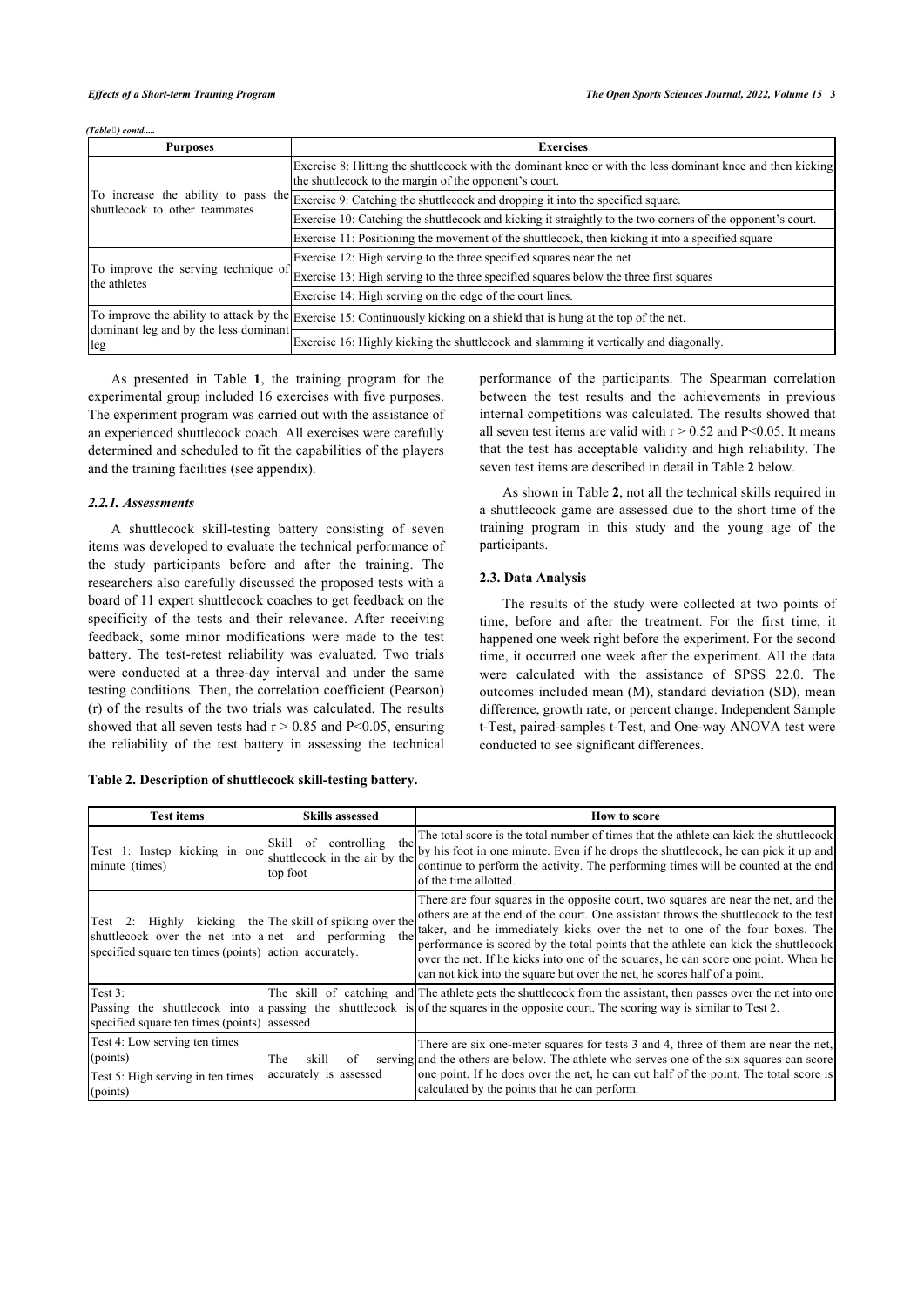*(Table ) contd.....*

| Test items                                                                                                                      | <b>Skills assessed</b> | How to score                                                                                                                                                                                                                                                                                                                                                        |
|---------------------------------------------------------------------------------------------------------------------------------|------------------------|---------------------------------------------------------------------------------------------------------------------------------------------------------------------------------------------------------------------------------------------------------------------------------------------------------------------------------------------------------------------|
| Test 6: Slamming the shuttlecock<br>over the net with the less and the other leg is assessed<br>dominant leg ten times (points) |                        | over the net by the dominant leg The skill of slamming the Regarding tests 6 and 7, four squares are used like in tests 3 and 4. The assistant shuttlecock accurately over the shuttlecock is the shuttlecock to the athlete a<br>Test 7: Slamming the shuttlecock the net by the dominant leg unconsumed and core is calculated by the points that he can perform. |

## **3. RESULTS**

As mentioned earlier, the technical assessment test was performed on the participants before and after the experiment. An Independent Sample t-Test was used to compare the mean scores of the two groups before and after the treatment. Table **[3](#page-3-0)** below shows the comparison's results.

The results shown in Table**3** revealed no significant differences between both groups (sig  $> 0.05$ ) before the experiment. Thus, it means that both groups had similar technical abilities.

After the experiment, there was a significant difference in the technical test values between the experimental group and the control group (sig  $\leq$  0.05). All the mean scores of the experimental group were found to be much higher than those of the control group.

As shown in Table**3**, the shuttlecock athletes' technical performance in the experimental group (M=81.44) in terms of the skill of controlling the shuttlecock (test item 1) was slightly

better than that of its counterpart ( $M = 75.25$ ). Regarding the spiking skill (test item 2), the experimental group  $(M= 6.89)$ outstripped the control group (M=6.38). Regarding the passing skill (test item 3), the experimental group (M=7.56) also performed better than its counterpart (M=6.88). The experimental group reached M=5.00 and M=5.14, while the control group obtained M=4.65 and M=4.69 in item 4 and item 5, evaluating serving skills. Finally, for the test items 6 and 7, which were employed to assess the slamming skill, the scores of the experimental group  $(M=6.67$  and  $M=6.22)$  also improved more than the control group (M=6.13 and M=5.50).

Although the mean scores of the 7 test items of the experimental group were higher than those of the control group, we could not conclude the enhancement of the experimental group. Hence, a calculation of the growth rates of the two groups was conducted. Then, Paired Sample t-test was employed to compare the growth rates of each group before and after the experiment. The results are presented in Table **[4](#page-3-1)** below.

<span id="page-3-0"></span>**Table 3. Independent sample t-test comparisons for the seven technical assessment items between the control group and experimental group before and after the experiment.**

|                |                   |                  | <b>Before experiment</b> |      | After experiment |                  |      |  |  |  |  |  |  |  |
|----------------|-------------------|------------------|--------------------------|------|------------------|------------------|------|--|--|--|--|--|--|--|
| No.            | <b>Test items</b> | EG               | $_{\rm CG}$              |      | EG               | $_{\rm CG}$      |      |  |  |  |  |  |  |  |
|                |                   | $Mean \pm SD$    | $Mean \pm SD$            | Sig  | $Mean \pm SD$    | $Mean \pm SD$    | Sig  |  |  |  |  |  |  |  |
|                | Test 1            | $71.11 \pm 5.28$ | $69.75 \pm 6.48$         | 0.64 | $81.44 \pm 5.64$ | $75.25 \pm 5.80$ | 0.04 |  |  |  |  |  |  |  |
| $\mathcal{L}$  | Test 2            | $5.78 \pm 0.44$  | $5.50 \pm 0.53$          | 0.26 | $6.89 \pm 0.33$  | $6.38 \pm 0.52$  | 0.03 |  |  |  |  |  |  |  |
|                | Test 3            | $6.22 \pm 0.44$  | $6.13 \pm 0.35$          | 0.62 | $7.56 \pm 0.53$  | $6.88 \pm 0.64$  | 0.03 |  |  |  |  |  |  |  |
| $\overline{4}$ | Test 4            | $4.28 \pm 0.33$  | $4.21 \pm 0.37$          | 0.71 | $5.00 \pm 0.34$  | $4.65 \pm 0.27$  | 0.03 |  |  |  |  |  |  |  |
|                | Test 5            | $4.04 \pm 0.41$  | $4.01 \pm 0.26$          | 0.85 | $5.14 \pm 0.45$  | $4.69 \pm 0.40$  | 0.04 |  |  |  |  |  |  |  |
| 6              | Test 6            | $5.33 \pm 0.50$  | $5.25 \pm 0.46$          | 0.73 | $6.67 \pm 0.50$  | $6.13 \pm 0.35$  | 0.02 |  |  |  |  |  |  |  |
|                | Test 7            | $4.89 \pm 0.60$  | $4.88 \pm 0.35$          | 0.95 | $6.22 \pm 0.83$  | $5.50 \pm 0.53$  | 0.05 |  |  |  |  |  |  |  |

<span id="page-3-1"></span>**Table 4. Growth rates of the experimental group and the control group after the experiment.**

<span id="page-3-2"></span>

|                        |                   |                          | <b>Experimental group</b> |       |                   |      | Control group            |                  |                       |      |      |  |  |  |  |  |  |
|------------------------|-------------------|--------------------------|---------------------------|-------|-------------------|------|--------------------------|------------------|-----------------------|------|------|--|--|--|--|--|--|
| $\mathbf{N}\mathbf{0}$ | <b>Test items</b> | <b>Before experiment</b> | After experiment          |       | W (%) t-value Sig |      | <b>Before experiment</b> | After experiment | $ W(\%) t$ -value Sig |      |      |  |  |  |  |  |  |
|                        |                   | $Mean \pm SD$            | $Mean \pm SD$             |       |                   |      | $Mean \pm SD$            | $Mean \pm SD$    |                       |      |      |  |  |  |  |  |  |
|                        | Test 1            | $71.11 \pm 5.28$         | $81.44 \pm 5.64$          | 13.56 | 6.93              | 0.00 | $69.75 \pm 6.48$         | $75.25 \pm 5.80$ | 7.70                  | 5.50 | 0.00 |  |  |  |  |  |  |
|                        | Test 2            | $5.78 \pm 0.44$          | $6.89 \pm 0.33$           | 17.69 | 10.00             | 0.00 | $5.50 \pm 0.53$          | $6.38 \pm 0.52$  | 14.83                 | 3.86 | 0.01 |  |  |  |  |  |  |
|                        | Test 3            | $6.22 \pm 0.44$          | $7.56 \pm 0.53$           | 19.32 | 7.98              | 0.00 | $6.13 \pm 0.35$          | $6.88 \pm 0.64$  | 11.28                 | 4.58 | 0.00 |  |  |  |  |  |  |
|                        | Test 4            | $4.28 \pm 0.33$          | $5.00 \pm 0.34$           | 15.61 | 8.71              | 0.00 | $4.21 \pm 0.37$          | $4.65 \pm 0.27$  | 10.05                 | 3.81 | 0.01 |  |  |  |  |  |  |
|                        | Test 5            | $4.04\pm0.41$            | $5.14 \pm 0.45$           | 24.00 | 10.71             | 0.00 | $4.01 \pm 0.26$          | $4.69 \pm 0.40$  | 15.36                 | 3.42 | 0.01 |  |  |  |  |  |  |
| 6                      | Test 6            | $5.33 \pm 0.50$          | $6.67 \pm 0.50$           | 22.3  | 7.99              | 0.00 | $5.25 \pm 0.46$          | $6.13 \pm 0.35$  | 14.56                 | 7.00 | 0.00 |  |  |  |  |  |  |
|                        | Test 7            | $4.89 \pm 0.60$          | $6.22 \pm 0.83$           | 23.82 | 8.00              | 0.00 | $4.88 \pm 0.35$          | $5.50 \pm 0.53$  | 16.18                 | 3.41 | 0.01 |  |  |  |  |  |  |
|                        |                   | Mean                     |                           | 19.47 |                   |      |                          |                  | 12.85                 |      |      |  |  |  |  |  |  |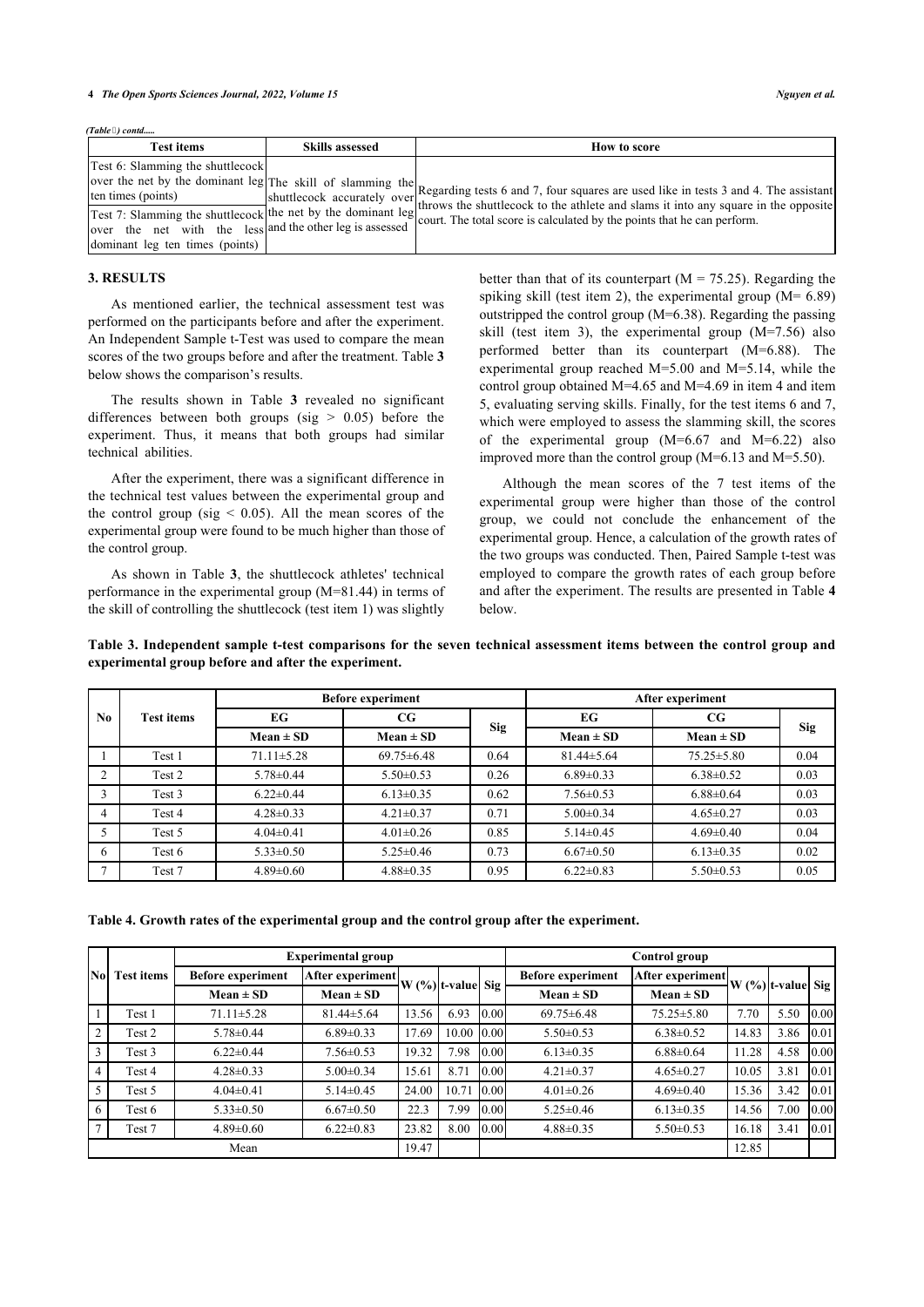| N <sub>0</sub> | <b>Test items</b> | $W(\%)$                   |               | F     |      | Post - hoc (LSD)  |  |  |  |  |  |
|----------------|-------------------|---------------------------|---------------|-------|------|-------------------|--|--|--|--|--|
|                |                   | <b>Experimental group</b> | Control group |       | Sig  |                   |  |  |  |  |  |
|                | Test 1            | 13.56                     | 7.70          | 5.987 | .031 | $\mu$ 1 > $\mu$ 2 |  |  |  |  |  |
| $\sim$         | Test 2            | 17.69                     | 14.83         | 6.070 | .026 | $\mu$ 1 > $\mu$ 2 |  |  |  |  |  |
| 3              | Test 3            | 19.32                     | 11.28         | 5.773 | .030 | $\mu$ 1 > $\mu$ 2 |  |  |  |  |  |
| 4              | Test 4            | 15.61                     | 10.05         | 5.404 | .035 | $\mu$ 1 > $\mu$ 2 |  |  |  |  |  |
| 5              | Test 5            | 24.00                     | 15.36         | 4.822 | .044 | $\mu$ 1 > $\mu$ 2 |  |  |  |  |  |
| 6              | Test 6            | 22.3                      | 14.56         | 4.408 | .049 | $\mu$ 1 > $\mu$ 2 |  |  |  |  |  |
| $\overline{ }$ | Test 7            | 23.82                     | 16.18         | 4.386 | .049 | $\mu$ 1 > $\mu$ 2 |  |  |  |  |  |

#### **Table 5. Comparison of the growth rates between the control group and experimental group after the experiment.**

 $\mu$ *l*: Experimental group;  $\mu$ 2: Control group.

The data in Table **[4](#page-3-1)** showed that the technical performance of both groups changed significantly after the three-month training period. The Paired Sample t-Test analysis indicated a significant difference in both groups after treatment (sig  $\leq$ 0.01). However, the percent change of the experimental group was more significant than that of the control group (W=19.47%) and  $W = 12.85\%$ , respectively).

To certify the effectiveness of sixteen exercises, a Oneway ANOVA test was applied to compare the growth rates of the two groups after the experiment. The results are shown in Table **[5](#page-3-2)** below.

The results in Table **[5](#page-3-2)** showed a significant difference in all tests between the experimental and control groups (sig  $\leq 0.05$ ). Overall, the experimental group was found to be much better than the control group on the seven specific test items. To be specific, the percent changed in the  $1<sup>st</sup>$  test item evaluating the skill of controlling the shuttlecock, and the experimental group's growth ( $W = 13.56\%$ ) was greater than that of the control group ( $W = 7.70\%$ ). Test item 2, checking the attacking skill of the experimental group ( $W = 17.69\%$ ), increased higher than its counterpart ( $W = 14.83\%$ ). Regarding test item 3, the experimental group ( $W = 19.32\%$ ) obtained a higher growth rate than the control group ( $W = 11.28\%$ ). Observing the two test items which tested the serving skills, the experimental group (W =  $15.61\%$  and W = 24.00%) also surpassed the control group ( $W = 10.05\%$  and  $W = 15.36\%$ ). For the last two test items testing the shuttlecock slamming technique, the experimental group (W =  $22.3\%$  and W =  $23.82\%$ ) also obtained better growth rates than the control group ( $W =$ 14.56% and  $W = 16.18\%$ ).

In sum, after comparing the growth rates of the specific test items, it can be seen that the training program significantly improved after the 3-month experiment.

# **4. DISCUSSION**

The current study aimed to examine the effectiveness of short-term technical training with sixteen exercises on the technical performance of shuttlecock athletes aged 10-11 in Ho Chi Minh city. After the experiment, the results revealed that the sixteen exercises employed in the study positively impacted the technical performance of the experimental group. The results from seven tests of the experimental group were found to achieve higher growth in the five technical skills than that of its counterpart. It can be stated that the sixteen exercises in the

current study could enhance the five technical skills of the experimental group. The study has shown a significant difference from previous studies. Firstly, it is seen that the current study focuses on developing rather comprehensive technical skills of shuttlecock (five skills); meanwhile, other studies mainly emphasize one or two technical skills. For instance, Dang (2009) [[12\]](#page-6-11) only examined the effectiveness of some exercises on high passing technical performance for university students. The study conducted by Hoang (2012) [[13\]](#page-6-12) investigated the exercises to enhance the attacking skill of female shuttlecock players aged 15-17. Furthermore, the results of a study conducted by Le (2017) [\[8\]](#page-6-7) aimed at improving the slamming skill of female shuttlecock athletes aged 16-17 years old. Unfortunately, the findings of Dang (2010) [\[7\]](#page-6-6) were somehow similar to what was found in the present study. Her study determined the impact of some exercises on six technical skills of young shuttlecock athletes, including two basic and four high-level skills. Secondly, the present study's participants were totally different from other previous studies, including Dang (2009) [\[12](#page-6-11)], Hoang (2012) [\[13](#page-6-12)], Le (2017) [\[8\]](#page-6-7). It can be inferred that these exercises could contribute to the research gap in shuttlecock sport. Thirdly, this study also proposed a reliable test battery, which can be employed to test the technical skills of young shuttlecock athletes. The test items were valid and could be used to evaluate some vital skills, such as serving (test items 4 and 5), controlling the shuttlecock in the air by the top foot (test item 1), catching and passing (test item 3), and slamming (test items 6 and 7).

However, there are some limitations to the present study. The first limitation is the small sample size (17 male professional shuttlecock players were divided into the control group and the experimental group). A larger sample may be generated more convincing results. In addition, the participants were limited to male athletes only. It could bring different results if the sample included mixed-gender groups or only female athletes. Finally, the training program that lasted only three months would bring the uncertainty of the exercises' effects. Nonetheless, it was difficult for the researchers to conduct a longer training program for this aged group (teneleven years old) as they are frequently given three-month training.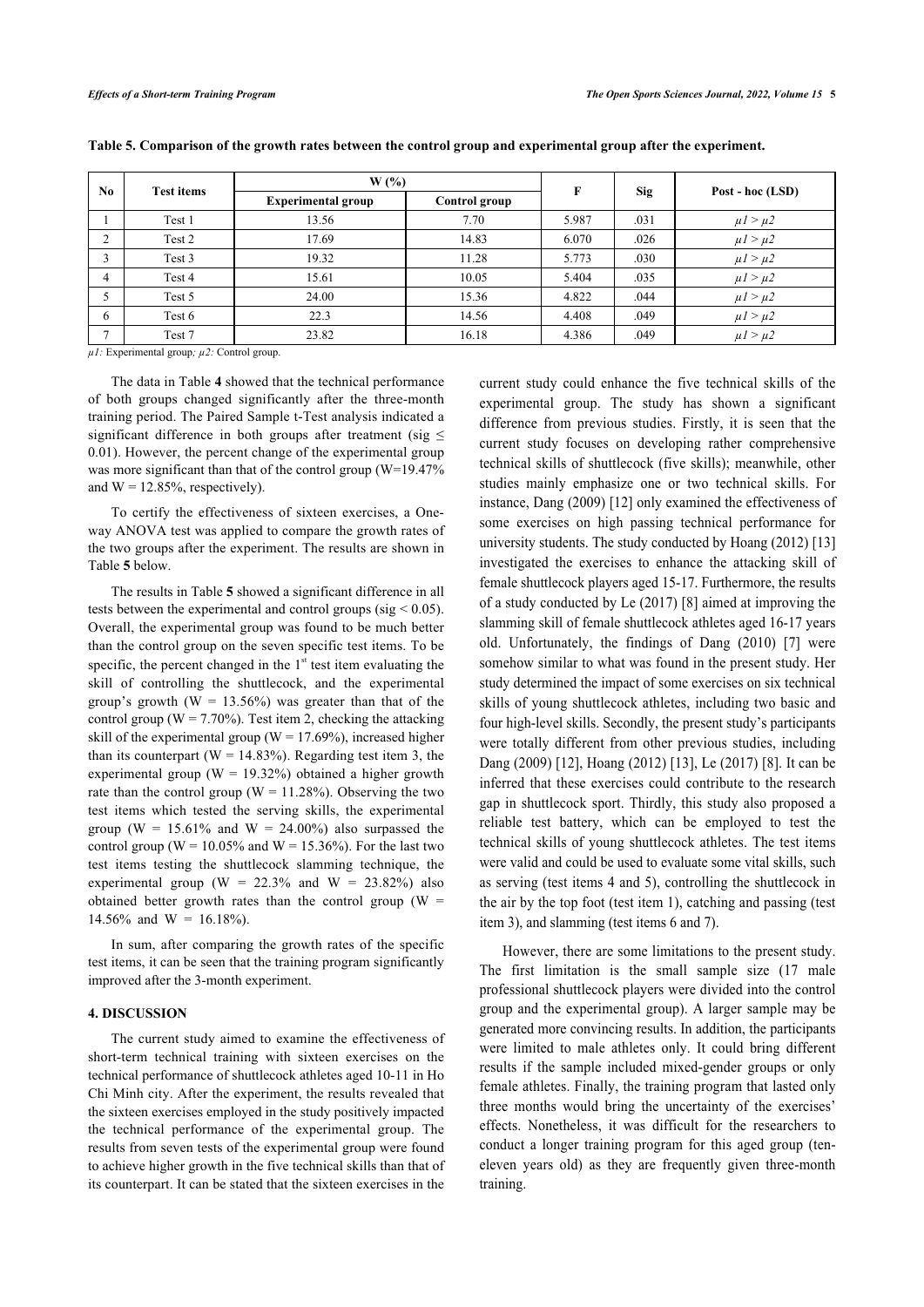## **CONCLUSION**

The present study has shown a comprehensive selection of exercises, including sixteen technical exercises. The threemonth training resulted in a significant improvement in the technical performance of the adolescent shuttlecock athletes. The results indicated that the experimental group improved all technical skills employed in the training program, such as instep kicking, serving, spiking, passing, and slamming the shuttlecock. It can be concluded that the sixteen technical exercises showed positive effects and fit with the characteristics of the 10-11-year-old shuttlecock athletes. The study also showed that the tests are reliable and valid for evaluating the technical ability of adolescent shuttlecock athletes.

Though some positive findings were identified in this study about the impact of sixteen exercises on technical performance in shuttlecock, more research is recommended to further investigate this area. Since the participants of this study were all male aged ten to eleven years old, other studies can be conducted with another gender group or other age groups. In this particular study, the impact of sixteen exercises on technical performance was investigated with time restriction. However, further research is needed to investigate the impact of some exercises on other factors, for instance, the physical fitness level of the shuttlecock players or their tactical performance.

# **ETHICS APPROVAL AND CONSENT TO PARTICIPATE**

The study was approved by the Ethics Committee of Can Tho University, Vietnam, and Ho Chi Minh City University of Physical Education and Sports, Vietnam.

## **HUMAN AND ANIMAL RIGHTS**

No animals were used in this research. All human research procedures followed were in accordance with the ethical standards of the committee responsible for human experimentation (institutional and national) and with the Helsinki Declaration of 1975, as revised in 2013.

# **CONSENT FOR PUBLICATION**

Not applicable.

#### **STANDARDS OF REPORTING**

STROBE guidelines and methodologies were followed in this study.

# **AVAILABILITY OF DATA AND MATERIALS**

The datasets analyzed in the current study are available from the corresponding author [V.Q.N] on reasonable request.

## **FUNDING**

The study was funded by Can Tho University and Ho Chi Minh City University of Physical Education and Sports, Vietnam.

# **CONFLICT OF INTEREST**

The authors declare no conflict of interest, financial or others.

# **ACKNOWLEDGEMENTS**

Declared none.

#### **APPENDIX**

|                 |                       |              |                |                     |                |              |              |                          |              |              |                 |              |                           |                 |             | <b>Syllabus Structure</b> |              |                         |              |                |              |             |              |              |    |             |             |             |                         |             |             |
|-----------------|-----------------------|--------------|----------------|---------------------|----------------|--------------|--------------|--------------------------|--------------|--------------|-----------------|--------------|---------------------------|-----------------|-------------|---------------------------|--------------|-------------------------|--------------|----------------|--------------|-------------|--------------|--------------|----|-------------|-------------|-------------|-------------------------|-------------|-------------|
| NO              | Exercise              | r.           | $\overline{z}$ | $\overline{1}$      | $\overline{a}$ | ×            | 6            | $\overline{\phantom{a}}$ | $\mathbf{x}$ | $\alpha$     | 10 <sub>1</sub> | $\mathbf{H}$ | 12                        | 13 <sup>1</sup> | 14          | 15                        | 16           | IT.                     | 18           | 19             | 20           | 21          | 22           | 23           | 24 | 25          | 26          | 27          | 28                      | 29          | 30          |
| 1               | Exercise 1            |              |                | $\boldsymbol{\chi}$ | $\mathbf x$    |              |              |                          | $\mathbf x$  |              |                 | $\mathbf x$  |                           |                 |             |                           | $\mathbf x$  | $\mathbf x$             |              |                |              | $\mathbf x$ |              |              | x  |             |             |             |                         | $\mathbf x$ | $\mathbf x$ |
| $\mathbf{r}$    | Exercise <sub>2</sub> | $\mathbf{x}$ |                |                     |                | $\mathbf x$  |              | $\bf x$                  |              |              | $\mathbf x$     |              | $\mathbf x$               |                 | $\mathbf x$ |                           |              |                         | $\mathbf{x}$ |                | $\mathbf{x}$ |             |              | $\mathbf{x}$ |    | $\mathbf x$ |             | $\mathbf x$ |                         |             |             |
| 3               | Exercise 3            |              | $\mathbf x$    |                     |                |              | x            |                          |              | x            |                 |              |                           | $\mathbf x$     |             | $\bf k$                   |              |                         |              | x              |              |             | $\mathbf x$  |              |    |             | $\mathbf x$ |             | $\mathbf x$             |             |             |
| 4               | Exercise 4            |              |                |                     |                | X            |              |                          |              |              |                 |              |                           |                 |             |                           |              |                         | $\mathbf{x}$ |                |              |             | ×            |              |    |             |             |             |                         |             |             |
| 5               | Exercise 5            | x            |                |                     |                |              |              |                          | $\mathbf{x}$ |              |                 |              |                           |                 |             |                           |              |                         |              |                |              | x           |              |              |    |             |             |             | $\bf x$                 |             |             |
| 6               | Exercise 6            |              |                |                     |                |              | $\mathbf{x}$ |                          |              |              |                 |              |                           | $\mathbf x$     |             |                           |              |                         |              |                |              |             |              |              |    |             | $\mathbf x$ |             |                         |             |             |
| $\tau$          | Exercise <sub>7</sub> |              |                |                     |                |              |              | $\mathbf x$              |              |              |                 | $\mathbf x$  |                           |                 |             |                           |              |                         |              | x              |              |             |              |              | x  |             |             |             |                         |             |             |
| 8               | Exercise 8            |              | $\mathbf{x}$   |                     |                |              |              |                          |              |              | $\bf x$         |              |                           |                 |             | x                         |              |                         |              |                |              |             |              | x            |    |             |             |             | $\overline{\mathbf{x}}$ |             |             |
| $\overline{9}$  | Exercise 9            |              |                |                     | $\mathbf x$    |              |              | X                        |              |              |                 |              | $\overline{\mathbf{x}}$   |                 |             |                           |              |                         |              |                | $\bar{x}$    |             |              |              |    |             | $\bf x$     |             |                         |             |             |
| to              | Exercise 10           |              |                |                     |                | $\mathbf{x}$ |              |                          |              | x            |                 |              |                           |                 |             |                           |              | $\mathbf x$             |              |                |              |             | $\mathbf{X}$ |              |    |             |             |             |                         |             | $\mathbf x$ |
| $^{11}$         | Exercise 11           |              |                | $\mathbf x$         |                |              |              |                          |              |              |                 |              |                           | $\mathbf x$     |             |                           | x            |                         |              |                |              |             |              |              |    | x           |             |             |                         | $\mathbf x$ |             |
| 12              | Exercise 12           | $\mathbf x$  |                |                     |                |              |              |                          |              | $\mathbf{x}$ |                 |              |                           |                 | $\bf x$     |                           |              |                         | $\mathbf{x}$ |                |              |             |              |              |    |             |             | $\mathbf x$ |                         |             |             |
| 13 <sup>°</sup> | Exercise 13           |              |                |                     |                |              | x            |                          |              |              |                 | $\mathbf x$  |                           |                 |             |                           |              |                         |              | $\overline{x}$ |              |             |              |              | x  |             |             |             |                         |             |             |
| 14              | Exercise 14           |              |                | $\mathbf{x}$        |                |              |              |                          |              |              | $\mathbf x$     |              |                           |                 |             | x                         |              |                         |              |                |              |             |              | x            |    |             |             |             | $\mathbf x$             |             |             |
| 15              | Exercise 15           |              |                |                     | x              |              |              |                          |              |              |                 |              |                           |                 | X           |                           |              | $\overline{\mathbf{x}}$ |              |                |              | X           |              |              |    |             |             | $\bf{X}$    |                         |             | $\bf x$     |
| 16 <sub>1</sub> | Exercise 16           |              | $\mathbf{x}$   |                     |                |              |              |                          | $\mathbf{x}$ |              |                 |              | $\boldsymbol{\mathsf{x}}$ |                 |             |                           | $\mathbf{x}$ |                         |              |                | $\mathbf{x}$ |             |              |              |    | $\propto$   |             |             |                         |             |             |